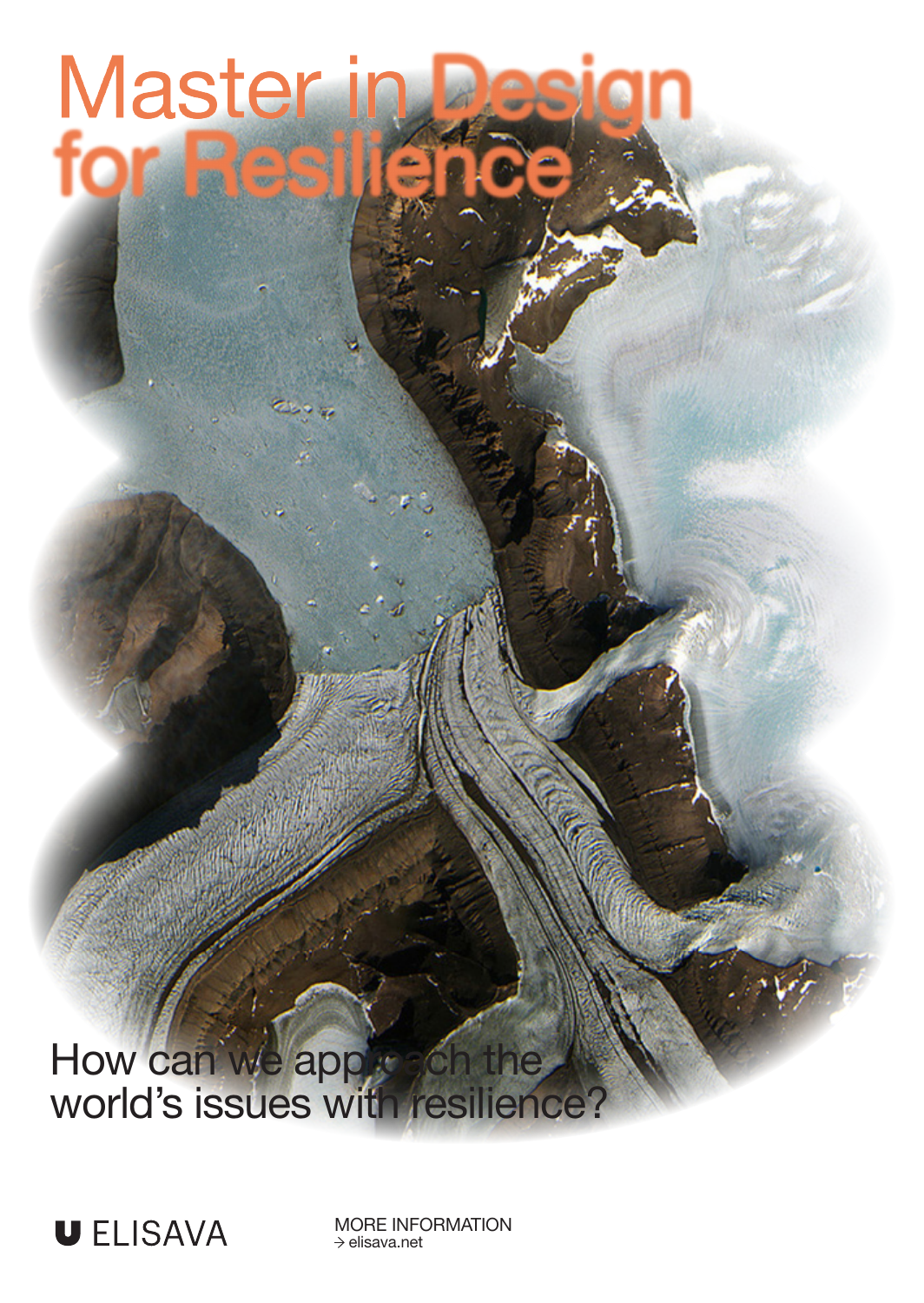

Start date September

ECTS credits 60

Course duration 400 hours

Language **English** 

Degree Master's Degree in Design for Resilience, awarded by Universitat de Vic – Universitat Central de Catalunya (UVic –UCC).

**Schedule** Monday, Tuesday, Thursday afternoons.

**Directors** Amaia Celaya Carmen Malvar

Admission Requirements Official university degree or equivalent in design, engineering, architecture or art.

If you have doubts about whether you would be a good fit for this programme, please submit your request for a case-by-case evaluation.

## Welcome to design for resilience

Designers can be natural agents for change and advancement in the current global scenario. We propose to work on a #resilient design, understanding our role as designers as part of a choral process that seeks to transform our world into a better world for everyone.

How can design improve people's lives from a resilience-based approach? How can innovation help our products, services, cities, and environment resist and endure the challenges they need to face healthily and consciously? How can design transform our reality for the better from environmental awareness and activism? How can we ideate long-lasting, enduring designs? How can design contribute to a fairer and more ethical society based on global knowledge and, at the same time, support grassroots initiatives? What is resilient design, then?

#### The resilience equation  $(P + P + P + R)$

A resilient design is an equation. People / Planet and Prosperity or, in other words, social, environmental and financial. This derives from the logical framework of the 1987 concept of sustainability. The R stands for Risk, and together they form the resilience equation.

A resilient design is adaptive and flexible and incorporates uncertainty as a source of opportunity. It can change, adapt, and evolve through time and adjust itself, turning crises into opportunities. Nature-based solutions are embedded in these adaptable solutions, learning from nature strategies.

A resilient design is absorptive and robust. It is prepared, anticipating potential future impacts while finding different ways to achieve its goals in the event of a negative situation. The resilient design process implements mechanisms to succeed in the face of changing context and project requirements.

A resilient design is accurate and evidence-based. Gathering the relevant data and ensuring its traceability is essential to building resilience. We cannot measure what we don't know, nor can we improve what we don't measure. Resilience must find a way to be tackled and measured.

A resilient design is iterative and innovative. It fosters innovation through a learning process that generates positive changes and transformations. The concept of circularity must be explored and applied, looking for 0 waste solutions from a holistic feedback process approach.

A resilient design is inclusive, leaving no one behind. It specifically focuses on people in vulnerable situations incorporating traditional and indigenous knowledge and practices with new technologies. Resilient design is feminist and does not perpetuate the status quo: fighting at all times for gender justice and women and youth empowerment. Resilient development brings unusual suspects to the table, creating new and improbable connections.

The skills of a resilient designer are curiosity, empathy, and humility: The curiosity about the environment and the changing reality that surrounds us, the humility to understand ourselves as part of a large-scale systemic process, full of small incremental changes, and the empathy to embrace a pioneering approach that incorporates different needs and sensitivities.

### Programme

1. Foundation, approach and scales of resilience We will identify and understand the main concepts on which resilience is based to develop maximum impact designs. This block offers content on the fundamentals of the resilience concept, its principles, dimensions and characteristics, fostering a debate on the idea itself, its origin and development through different disciplines in recent years.

### 2. Design from a strategy for resilience

We will learn to develop specific capacities for a resilient design, which allows relevant, transformative solutions. We will create strategies that incorporate socio-climatic risks and impacts with cultural and economic components. This block focuses on issues related to eco-design, from a focus on rights for people in vulnerable situations, with adaptive and mitigating strategies, and with climate action. We will study the potential of remediation and eco-systemic recovery strategies, seeking positive impacts beyond neutrality, always counting on the beneficiary and end-user.

#### 3. Tools, methodologies and processes

We will develop specific adaptive and agile management capabilities, understanding the need for iterative review and subsequent adjustments, from collaborative and empathic leadership techniques. We will learn about tools, standards and processes associated with designs that generate and develop resilience with different methodologies and practices based on real experiences. This block focuses on learning dynamics that explore adaptive and flexible management and implementation concepts, seeking maximum practicality without giving up the project's key objectives. We will also work on contemporary and disruptive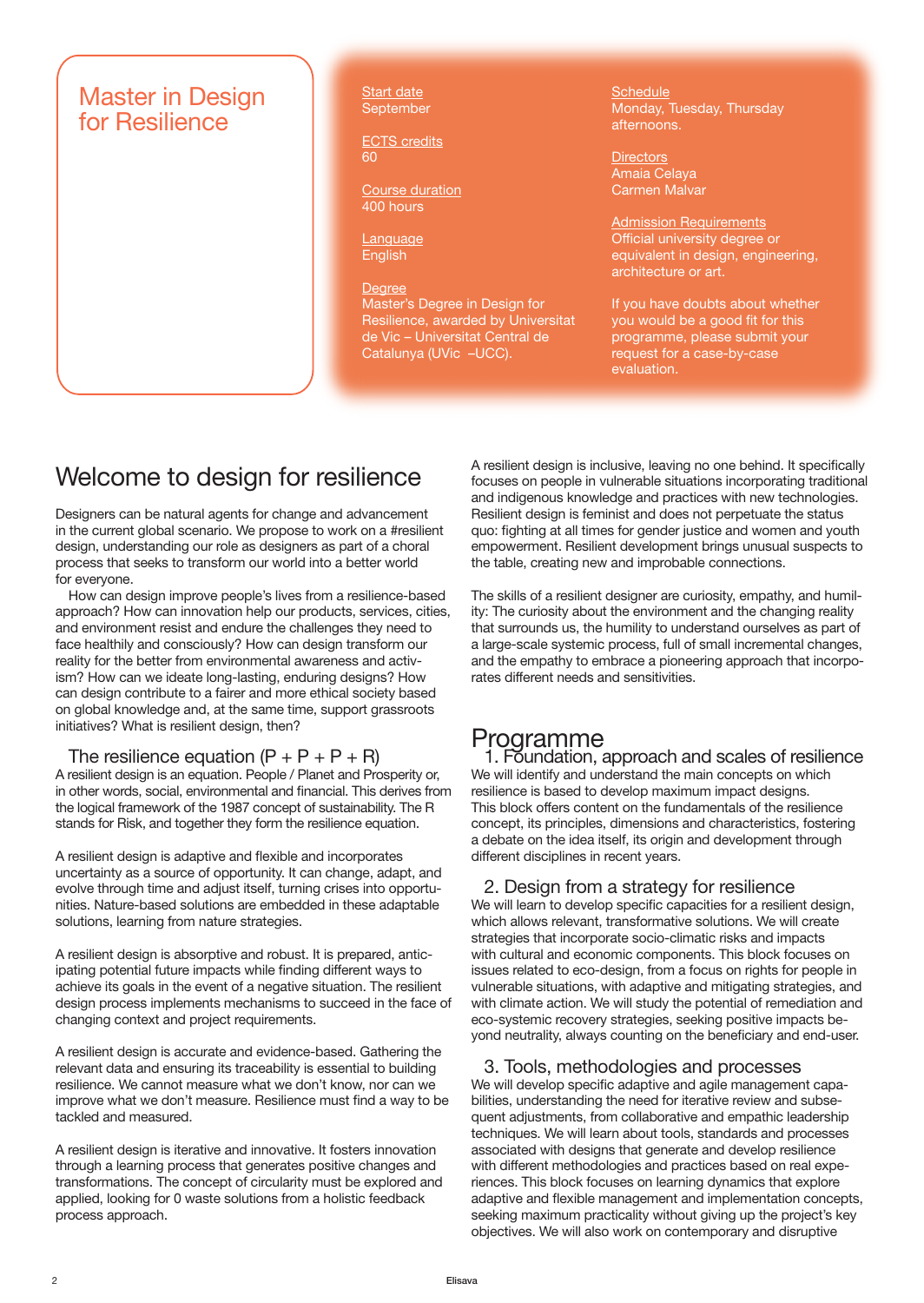approaches and empathy methodologies, establishing the bases for developing projects from a real collaboration and co-production with other disciplines, promoters, clients and end-users.

#### 4. Collaborative workshops

We will incorporate the contents learned into real situations at various scales and from the critical approaches in each case. We will participate in a micro design workshop to learn how to impact the minimum possible resources, incorporating content on ongoing proposals from grassroots communities. We will hold another seminar around the intermediate scale of the domestic and living to understand our day-to-day dynamics. And finally, we will learn innovative solutions on an urban and territorial level, focusing on international cooperation and innovation.

#### 5. Final Master Thesis

The final project is the best opportunity to synthesise all the learnings of the Master. We will obtain the right tools and knowledge to define and solve problems innovatively and collaboratively from the perspective of resilience.

# **Methodology**

The methodology will be based on a learning-by-doing approach, working on projects, studying cases and sharing knowledge with peers and professors. Exercises, class debates and the final project will be the three main pillars on which this Master course will be based.

The Master in Design for Resilience will aim:

- To identify and understand the main concepts on resilience to develop designs with maximum impact on the matter.
- c To know the primary contexts and approaches in which resilience is developed.
- $\circ$  To develop specific capacities for a resilient design, which allows relevant and high-impact solutions for positive transformation.
- c To develop specific adaptive and agile management skills, understanding the need for iterative review and subsequent adjustments from collaborative and empathic leadership techniques.
- c To incorporate the contents learned into real situations on various scales.
- c To successfully implement new initiatives that solve relevant problems and needs, focusing on resilience.

# Values

#### Learning and understanding

We will aim to understand the transformative capacity of design –incorporating uncertainty and risk in the analysis– and the contexts (geographical, spatial, functional, organisational or governance) in which a project is developed.

#### Reformulating design

We want you to imagine a better world thanks to the designer community's work and act as agents of change who turn problems into opportunities; to be able to adopt different adaptive and agile design management methods, techniques, and tools.

#### Working together

Working in a team, understanding motivations and roles, and developing innovative initiatives in uncertain environments is essential for this programme. We want you to manage and lead multidisciplinary work teams based on the principles of empathy and collaboration and develop and apply skills for autonomy and entrepreneurship transformative actions.

### The experience

#### Mentoring

Active mentoring of the student during the duration of the master, to optimise your evolution and professional interests.

#### Hands-on workshops

The workshops are experimental, hands-on and promote the creative development of the projects focusing on the subject matter of the specific module.

#### Career opportunities

You will be able to act as an agent of change for transformation and resilience linked to design as:

- O Entrepreneur.
- c Consultant specialised in innovation and resilience in its climatic and social spheres, working on organisations such as public administrations, large corporations, associations or non-profit entities and SMEs.
- c Reviewer and manager of practices and proposals for resilience in City Councils, municipalities or companies, as Head of programmes and projects, including those related to corporate social responsibility.

### Team

### **Directors**

#### AMAIA CELAYA

Amaia is an architect with experience in design, urban planning and international humanitarian action. Expert in models of resilience and risk management, as well as in sustainability and climate action issues. Before joining as an expert at the United Nations (UN-Habitat), she worked in the private sector for more than 20 years, leading her architecture and urban planning studio. She has also worked in the Emergency Response Unit of the European Commission's Directorate-General for Humanitarian Aid and Civil Protection (ECHO). Expert/evaluator for the Horizon 2020, CORDIS, UIA (Urban Innovative Actions) programs of the European Commission in resilience, safe societies and nature-based solutions since 2015. She is also an expert in the Technical Committee ISO / TC 292 - Security and resilience.

#### CARMEN MALVAR

Carmen holds a B.S. in Design at the School of Arts and Crafts of Santiago de Compostela, Architect by Pratt Institute New York (with honours), PhD in Social Design in Arts and Humanities at Southampton University, UK (Vice-Chancellor Award). Her thesis on Social Design strategies developed in Mexico has been the origin of the CADA foundation, a platform for reinforcing cultural heritage through design and selected by the Swiss Design Network under the theme Design for Common Good together with India and Egypt. Carmen regularly works as a consultant and speaker for various institutions, local governments, foundations, corporations, and academia.

#### Professors

MIQUEL CARRILLO, Chemical engineer, member of Engineering Without Borders, the Catalan Council for Cooperation and the Peace Promotion Council, as well as a member of the board of the NGDO State Coordinator. He has worked in international cooperation for more than 25 years.

CURRO CLARET, Industrial designer. His design can be considered social since it is a tool to generate inclusion, collaboration, and co-design with groups of people in fragile situations.

MIQUEL CORRAL, Collaborator at the Department of Information Systems Architecture of the Municipal Institute of Informatics of Barcelona, and since 2013 developing graphical profiles of resilience from data modelling with UN-Habitat.

JORDI CORTÉS, Sociologist and political scientist, specialises in International Relations and Cooperation. Head of Direct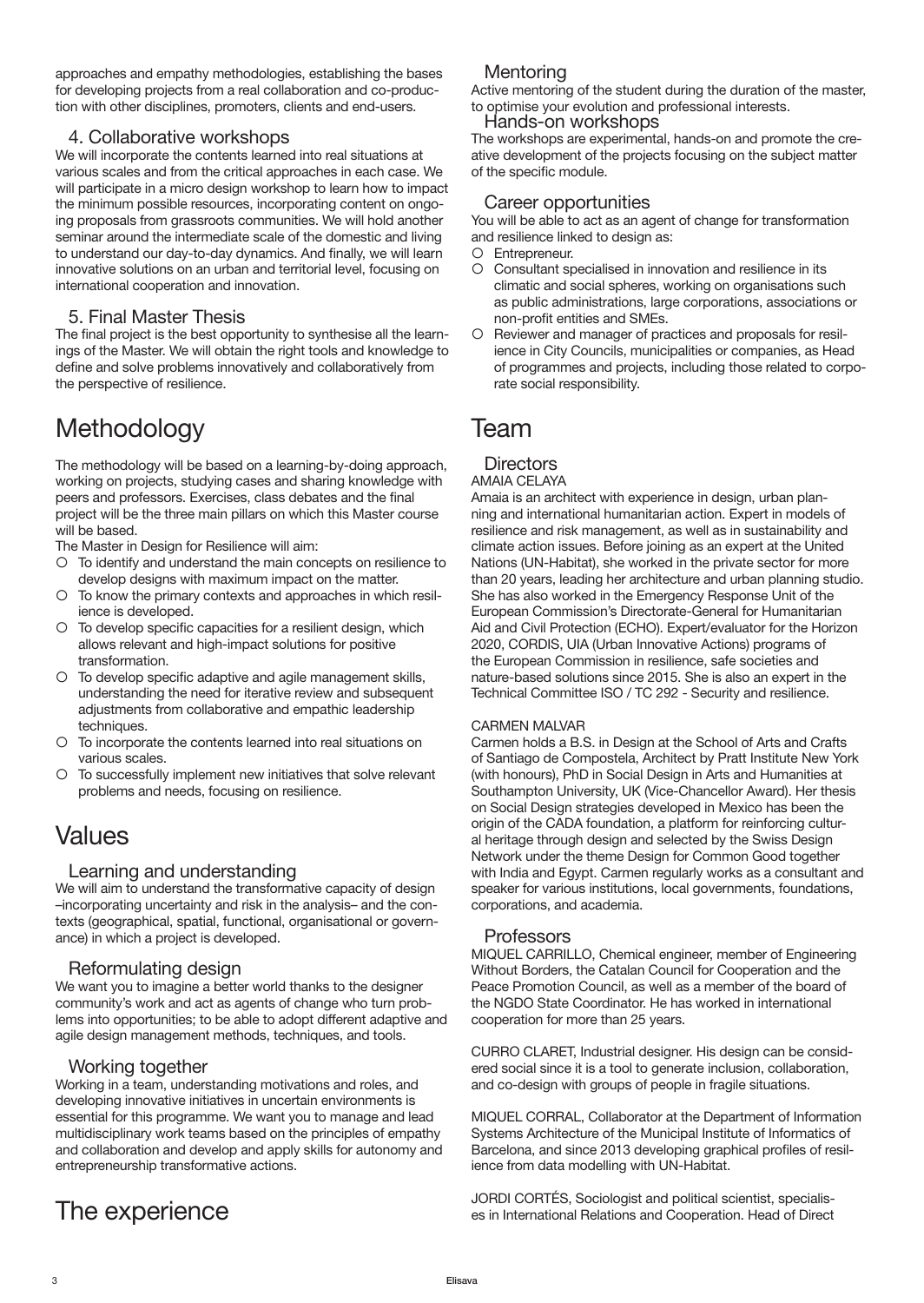Cooperation Projects of the Ajuntament de Barcelona.

ANDREU GATUELLAS, Psychologist, team coach, cognitive neuroscience researcher, emotional intelligence specialist, trainer and lecturer.

CRISTINA GONZÁLEZ GRACIANTEPARALUCETA, Psychologist with extensive experience in the humanitarian sector (UNICEF) and human resources management. Intelligence culture and leadership skills specialist.

RICARDO GUASCH, Researcher and team member responsible for Elisava's "Decoding Well-Being" line of research. His areas of knowledge are interior design, user-focused design, housing, workspace and hospitality.

DANIEL LEWIS, Consultant and advisor at the UN and other academic organisations in the UK, Turkey, Burma, Australia and Canada. He has managed the global portfolio of Disaster and Conflict Work for UN-Habitat from 2002 to 2017.

MARTA LEBOREIRO, Architect specialised in managing and coordinating housing solutions and human settlements in emergency and transition situations for the displaced population with a view to lasting solutions. International experience in NGOs and the UN in natural disasters, conflicts, and complex crises. Inter-agency Shelter & Humanitarian Transportation Coordinator (IOM).

LOBELIA by IsardSat team, Experts in Earth observation data and climate projections to assess vulnerabilities, risks and opportunities associated with different climate scenarios for particular cases and regions of interest.

JORDI MORATÓ is a Doctor in microbiology with 20 years of experience in research, education and management of sustainable human development projects related to resources, circular economy and participatory community development.

BRAULIO MORERA, Director of 50L Home Coalition, jointly coordinated by 2030WRG, WEF and WBCSD. Before joining WBCSD, he was the Director of Strategy Delivery at 100 Resilient Cities and an Associate at Arup International Development. He

has substantial experience supporting cities in creating strategic plans, coordinating complex urban projects, and fieldwork-based research.

MARTINA NADAL, Designer and communication expert. Head of Social Impact at Domestic Data Streamers, leading international projects and accounts with UN agencies, NGOs and cultural institutions like communication campaigns, exhibitions, participatory tools and creative consultancies.

NIKOLAY NIKOLAIEV, Analyst and strategist, currently works in the Department of Architecture of the Republic of Sakha (Russia). His specialisation is the governance of scientific cities, space exploration and international development.

TEAM N'UNDO, group of architects that re-architecture intervening in the territory and the city from no construction, minimising, reusing, and dismantling.

MÓNICA SANS, Leader of the Awasuka Programme since 2015, is dedicated to improving the habitat in rural Nepal and is interested in music as a channel for the dissemination of healthy habits in rural communities.

SÉBASTIEN THOMAS, Head of the resilience team at Oxfam Intermon from 2015 to 2021, coordinator of the climate change team and resilience for Oxfam Intermon since 2021, Lead of the Oxfam International Resilience Knowledge Hub.

NICOLA TOLLIN, Professor with special responsibilities in Urban Resilience at the University of Southern Denmark. Executive Director of RESURBE, International Program on Urban Resilience.

GRETA TRESSERRA, Architect and urban planner, specialises in sustainable development and international cooperation. Extensive experience using materials with a low ecological footprint, such as bamboo. Twelve years of international career, in Germany, Kenya or Colombia.

MIGUEL URQUIA, Emergency Shelter Coordinator at UNHCR from Geneva (Switzerland), supports clusters at the national level in Syria, Yemen, the Democratic Republic of the Congo and other countries.